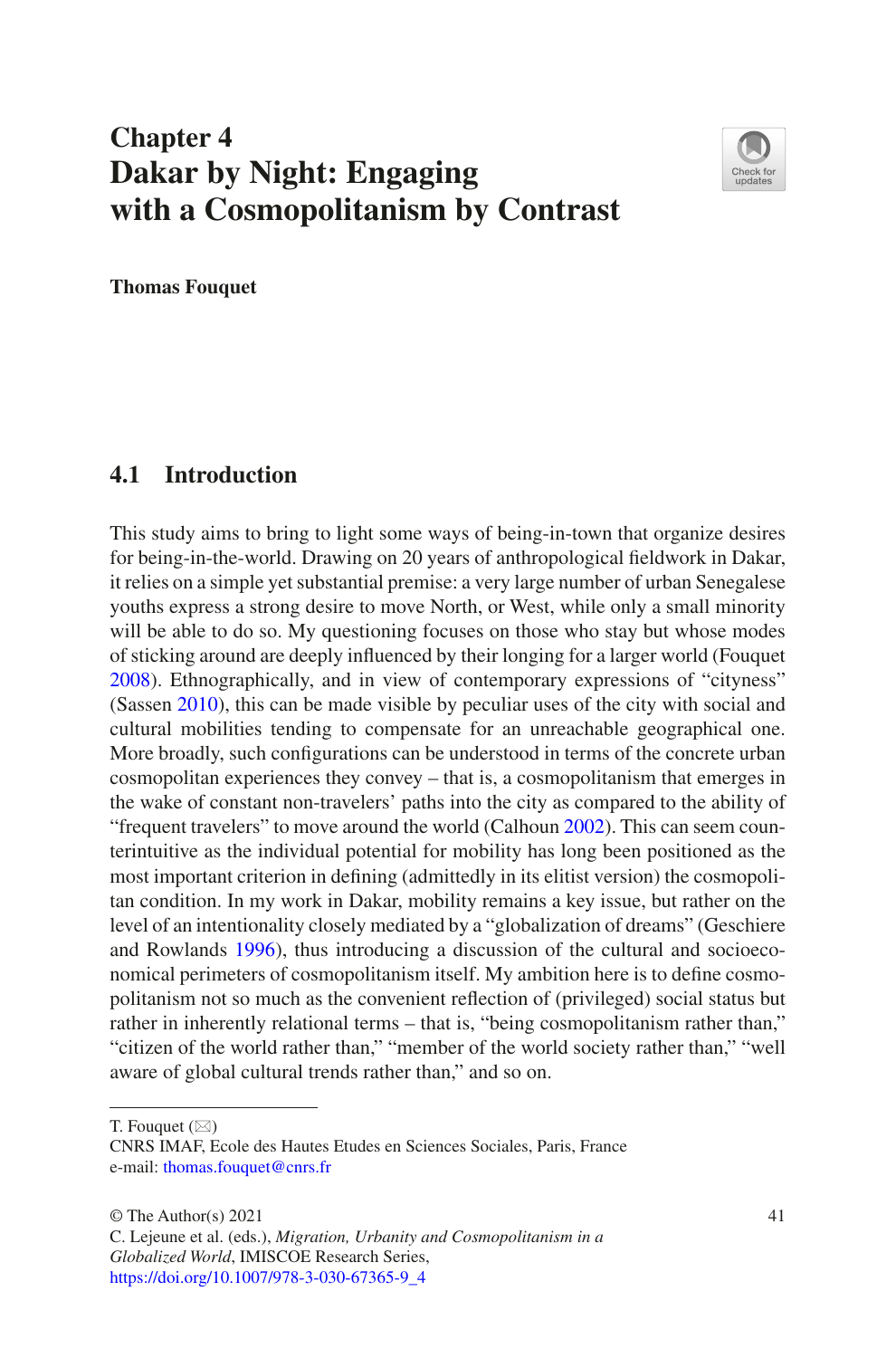Under such conditions, this contrasting understanding of cosmopolitanism can only be a constructive one, strongly rooted in an empirical framework (in this case, the urban temporalities of young Senegalese women). Indeed, my main ethnographical scene is Dakar by night, which I address both as a tangible, infrastructural entity and as a moral region where some kind of subjective external projection, cultural renegotiation and, on the whole, a change of scenery at home seem accessible or at least possible. The urban night appears as a "time of the world" (Diouf [2013\)](#page-11-1), in contrast to the diurnal city which remains tinged with negative judgements of localism among interlocutors. The particular ambiance, cultural styles (music, clothing, dancing, etc.) and attitudes, as well as the fact that some nocturnal environments are highly internationalized and bring together people who do not cross paths the rest of the time, play an important role in the "cosmopolitan sense" that my interlocutors subjectively associate with the urban night. However, far beyond the potentially "objective cosmopolitan status" of the nocturnal city, what I want to suggest here is that what makes the night "cosmopolitan" is frst and foremost the discontent, frustration, and sometimes despair that are contrastively associated with daytime. While the city by night is related to the idea of a widening scope of possibilities, the diurnal one is somehow a depositary of popular grievances, especially that one of, to put it roughly, feeling stuck (both socially and geographically).

We fnd here the frst indications of the (urban) night cosmopolitics that are at the core of this chapter. The alleged "openness" of nightlife often makes it suspect by association with a fear for social, cultural and moral perdition. In Dakar, evidence of this can be found in the plethora of sensationalist press articles or the offensives brought by moral entrepreneurs, especially in the religious sphere, against a number of practices that Dakar-by-night is reputed to host or promote: drinking, sexual intimacy (possibly priced), accoutrements and dances considered, if not outrageous, as "not virtuous." This nocturnal stigma is actually very common worldwide, as the urban night is commonly considered a time-space of weakened social and moral control. However, in the Senegalese context, these denunciations may support a much broader critique addressed to foreign (not to say Western) models that are supposed to negatively impact Senegalese youth. So beyond the sociopolitical infuence of "traditional" or "religious" moral ethics, Dakar-at-night also raises questions related to "postcoloniality." Be it ways of clothing or speaking, usages of the body and sexuality, modes of behaving and performing oneself publicly, the Dakar urban night is seen as a hotspot for "imported" styles and practices that are appropriated locally and thus the target of judgments concerning cultural illegitimacy or moral danger. This nocturnal stigma applies with greater force to women, as is well shown by the popular Wolof expression *jiggeen yu gën guddi*, which can be literally translated as "girls who go out at night." This phrase conveys a presupposition of debauchery, even working as a parabolic (d)enunciation of prostitution: seeking the "good life" in the nocturnal world can expose women frontally to "low life" judgments. More generally, the social postures adopted at night are frequently assimilated to cultural *im*postures. Following this vulgate of "the loss," the fact of culturally "sleeping" with Western worlds raises the risk of being cutting off from a certain idea of social and cultural authenticity, with all the supposedly harmful and perverse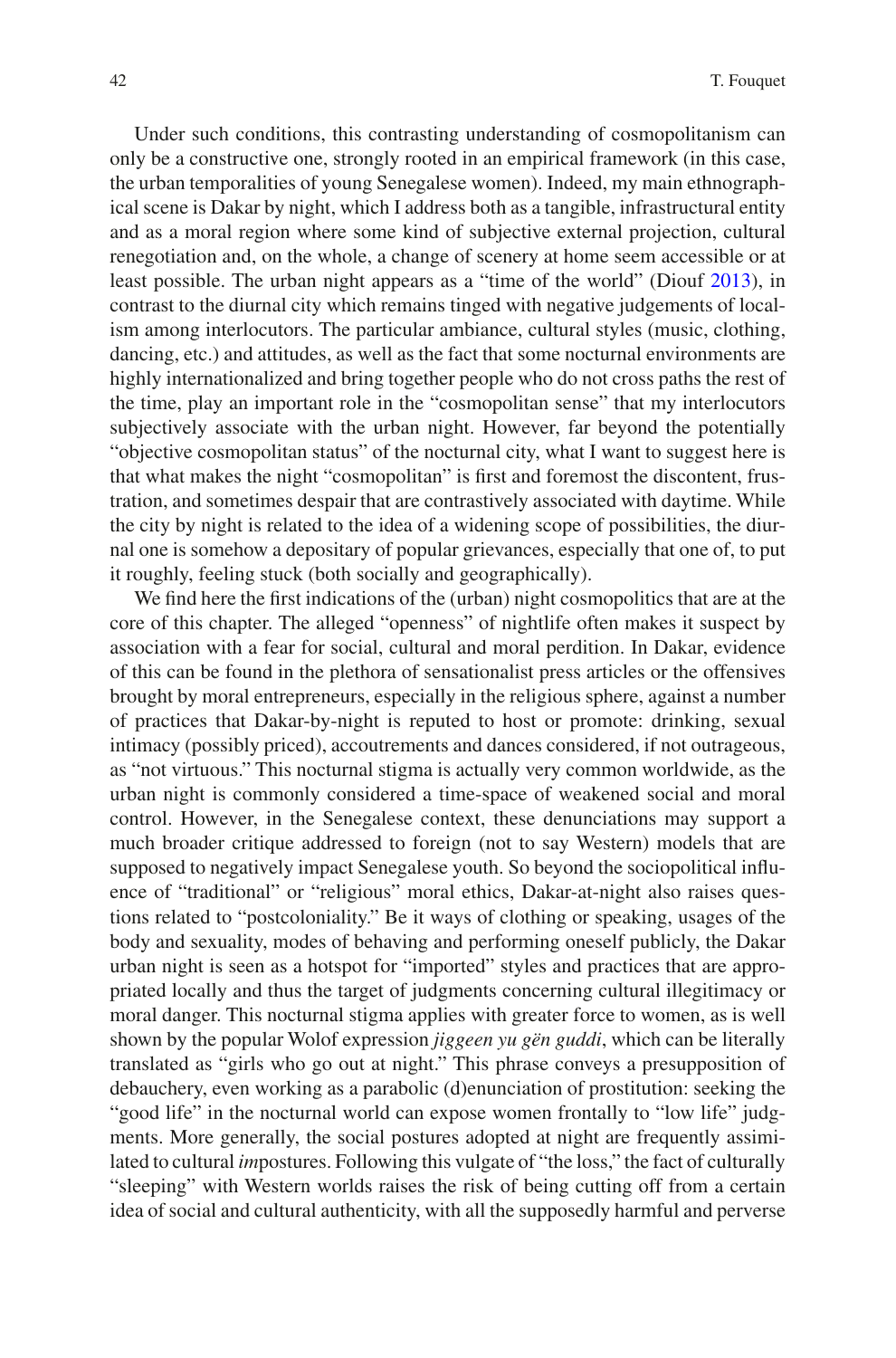consequences that this conveys (Mbembe [2006](#page-12-3)). It should be added that these confgurations appear exacerbated for the urban night, so the social judgments that the nocturnal city engenders reactivate and locate in a more global horizon the classical binary of "tradition versus modernity." This is further evidence of the cosmopolitical dynamics that "inhabit," cross or impregnate the nocturnal city.

At the same time, according to many of my interlocutors in Dakar, the attraction of nightlife is closely linked to the opportunities it provides for reaching something broader than a "here and now" very commonly experienced as social frustration and geographical blocking. In this view, Dakar by night appears as a window open to the world, especially in a context where the heightened desire for migration and mobility goes hand in hand with the diffculties or even impossibility of realizing them for those excluded from global movement.

In the cases sketched here of dangerous nights versus nocturnal opportunities and openness, the urban night is conceived as an emblematic site of circulation and domestication of globalized trends. From this point of view, the nocturnal city takes shape and meaning on a terrain of confrontation articulating different visions of the place one occupies or *should* occupy in world processes. While this tension between "cosmopolitans and locals" (Hannerz [1990](#page-12-4)) might appear trivial, it still needs to be considered empirically, in particular regarding its tangible urban translations. This chapter engages with grassroots cosmopolitical expressions that unfold in the social and temporal margins of Dakar, where indocility and critical postures are interwoven with hopes for a better future. The problem is thus how to deal with the making of a *cosmopolitanism by contrast* organized between the Here and the (imagined) Elsewhere, the Self and the Other, the actual and the potential. My broader concern is to show that night cosmopolitics and its very concrete urban translations are not isolated phenomena but echo some major aspects of the politics of Dakar's residents.

## **4.2 The "Night Adventurers" in Dakar: Toward a Nocturnal Change of Scenery at Home**

The main empirical evidence used in this study derives from my long-lasting ethnography among young Senegalese women who frequent nocturnal Dakar, "the night adventurers" as I have called them. I need to briefy explain how I came to deal with such questions, and more broadly with nocturnal issues.

I started feldwork in Yeumbeul, a very popular neighborhood in the suburbs of Dakar, in 2000. The research agenda initially concerned unemployed young men. I was interested in how they elaborate their own path into the city whilst being largely politically and economically excluded from it. I observed that most of them were literally *not going anywhere*: with no fnancial resources to move at a larger scale in the city, they spent all day and night sticking around in their under-serviced neighborhood. To put it simply: these young men were caught in social and spatial stagnation. In the meantime, their conversations invariably converged to the issue of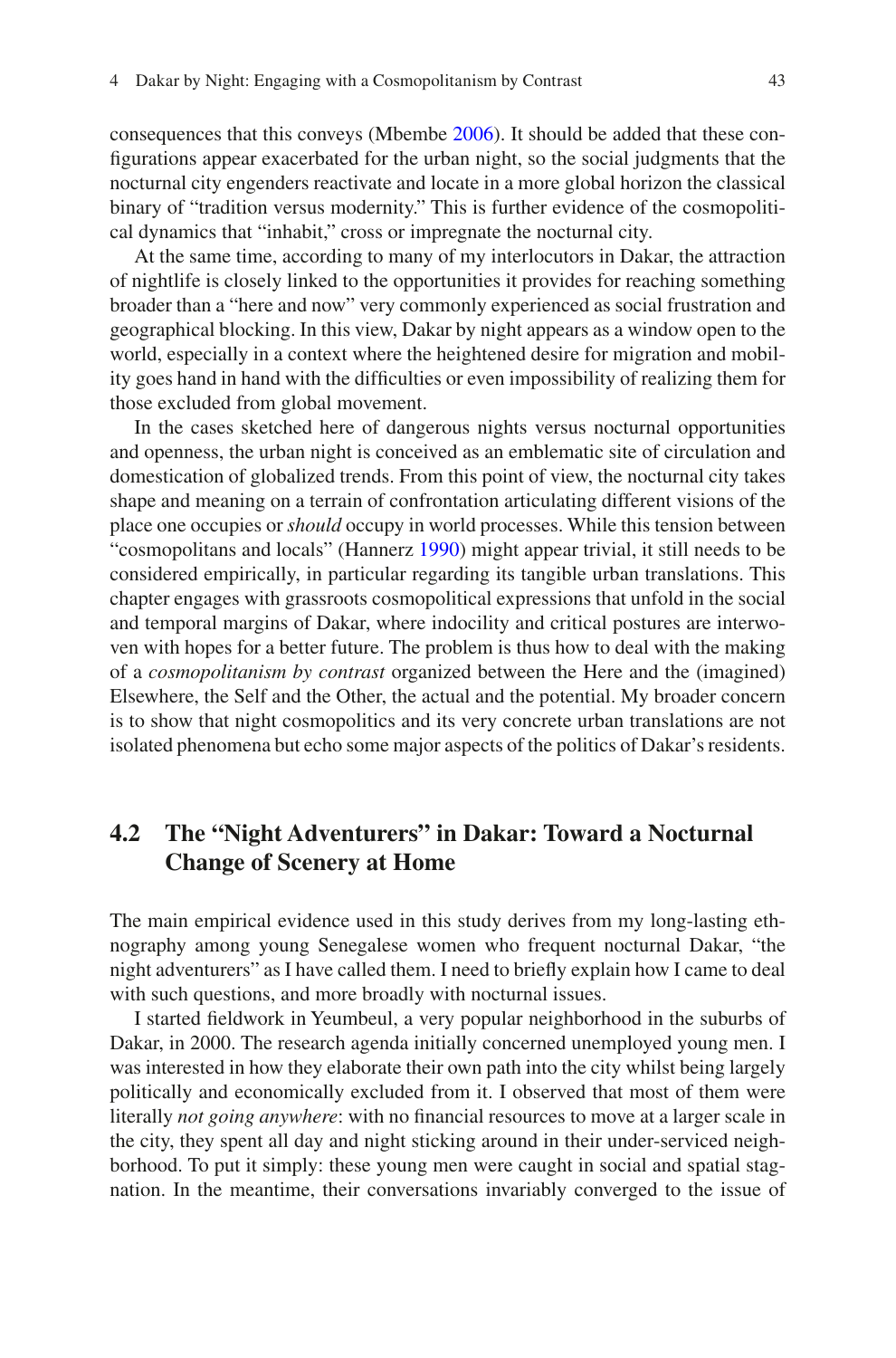migration: how to leave Senegal, and to go where? The important thing was to leave; departure was considered the only option. There was a heuristic tension between this strongly desired *mobility* and the forced or unwilled *immobility* these individuals found themselves in.

I was struck by another thing in these months spent living in the suburbs of Dakar. I observed that the gendered constructions of youth status were highly contrasted when it came to mobility. Young men were free to move at will, meaning that they were socially legitimate to go where they wanted to go, even if, as I just mentioned, they were generally not going anywhere. For most young suburban women, though, the legitimate perimeter of circulation was, basically, the domestic one. However, every evening, I could notice that a signifcant number of young suburban women, all made up and perfumed and dressed in revealing and trendy clothes, were "taking off" to downtown Dakar. The term "taking off" is intentional: all this actually looked like the departure on a trip, even if it was repeated night after night on the small scale of a journey of a few kilometers to the city center.

My ambition was not to focus on urban marginality or on "deviant" behaviors such as prostitution but rather on the tension between mobility and immobility. In that respect, these "night-girls" seem emblematic. They engage nightly with nightclubs and bars through social practices in which sexuality, seduction and their economic extensions are closely linked. However, what they actually do and seek out during their night activities cannot be confned to economic-sexual issues. While the resources provided by male partners are pivotal, they are far from being exclusive. Gains in autonomy and symbolic struggles are also central (Fouquet [2014a\)](#page-12-5), even if they are often forgotten or overlooked due to the "unconventional" sexual materiality of these confgurations and the moralistic or miserabilist judgements they polarize. In that respect, I could discern at least three main topics crossing the practices and trajectories of these women. First, the problem is to break with some of the constraints imposed by social seniors to emancipate oneself from the status of social junior. Frequenting nightlife, the fnancial earnings deriving from that activity, as well as the rupture that doing so organizes towards the banality of everyday life, are means of asserting social autonomy and taking distance from the feeling of dependency and submission toward parents and relatives. Second, in a more gendered perspective, frequenting nightlife is about departing from models of femininity that my interlocutors strongly reject, the social roles of daughter and wife that are seen as synonymous with subordination and constraint. Finally, and probably most importantly, nightlife is a means of asserting oneself as a modern and cosmopolitan individual through clothing, dancing, talking and, more broadly, taking the stage. Simply put, instead of reaching the faraway places they long for (Europe and North America, basically), these young women circulate, in a "broadminded" [*esprit du large*] manner (Mbembe [2006,](#page-12-3) 2), in moral regions inside the nocturnal city. This is also one of the main reasons that led me to use the notions of adventure (*l'aventure*) and adventurers (*les aventurières*) for the interpretation of these female trajectories. Indeed, over the last few decades, the concept of adventure has been increasingly used to defne and describe a particular type of migrant departing on the road to exile (Bredeloup [2014\)](#page-11-2). What is at stake in my usage of adventure is to engage with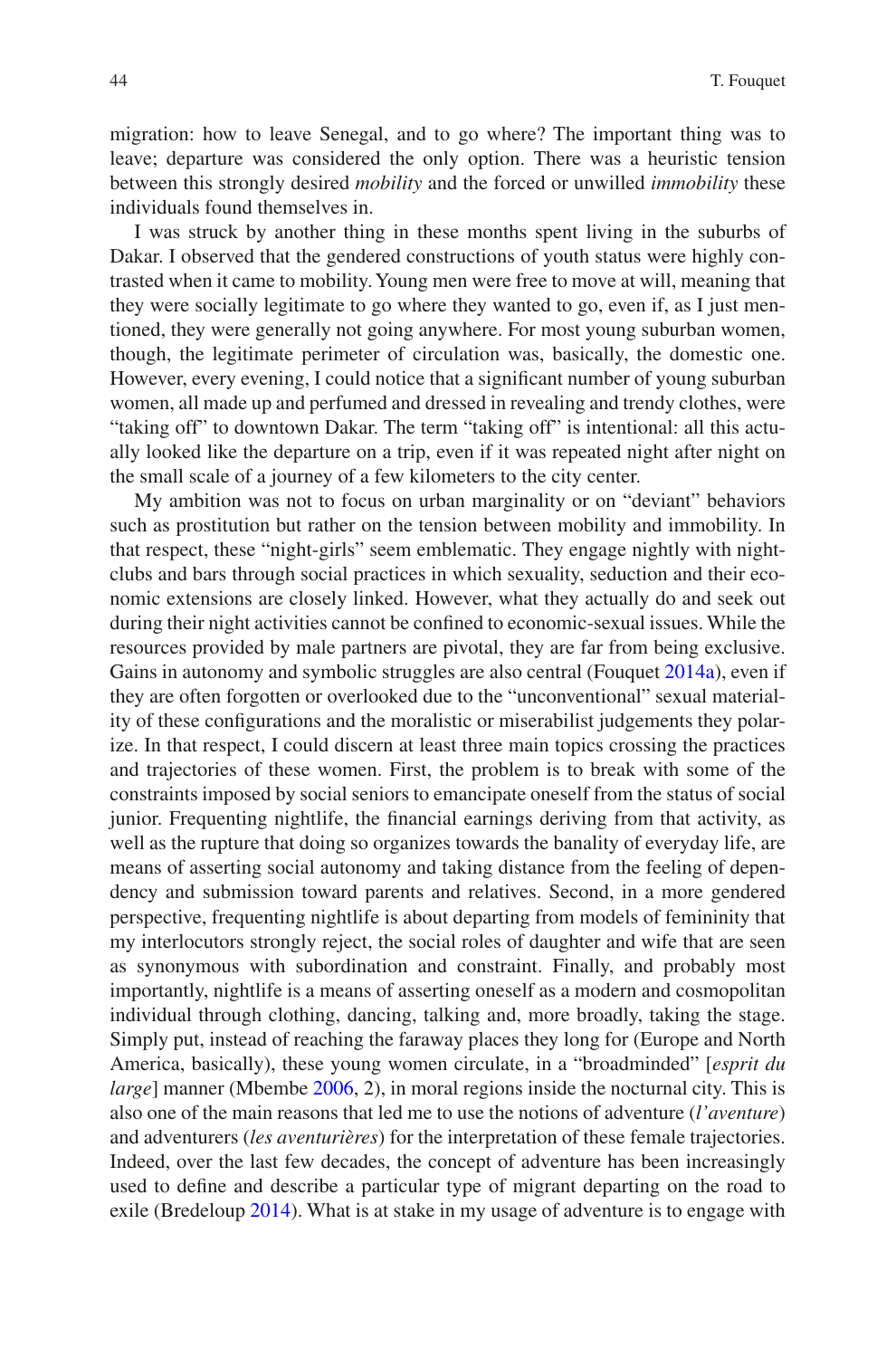social mobilities at a local, rather than an international, scale and by women rather than men, who have up to now been the main objects of study for adventure in the context of migration.

The night adventure appears frst and foremost as an intimate and transformative experience:

During the night, I see what other people will never see or even imagine... What I see is another world that's opening up. This world is real, and it doesn't exist at the same time. It is in my head [*samay xalat*, my thoughts] or in my body when I get dressed to go out, when I dance, when men look at me with desire ... It is a world of the night that disappears during the day. But here, in my head and in my body, that's where it still exists in some ways. In any case, it is this world that I prefer, because I tell myself that it is a good life that can be found here or that seems reachable. Even if, for real, it slips away from me, again and again and again ... But I keep on running after it! (25-year-old female, interview in Wolof and French, Dakar,  $2016$ .<sup>1</sup>

This is a good illustration of how the urban night is addressed among the night adventurers. The sexual transactions in which they are involved often mask the complexity of their trajectories. In fact, my interlocutors all evoke the urban night as the place where the tension between the feeling of insignifcance and social incapacity felt by many young Senegalese and the desire to access a "good life" (Feldman [2002\)](#page-11-3) inspired by a certain idea of autonomy, self-realization, and material modernity is resolved. However, this fundamental opposition follows a clear line of fracture between daytime and nighttime that these young women redraw in practices and discourses night after night. In other words, frequenting Dakar nightlife makes it possible to approach certain conceptions of a desirable existence while adopting *de facto* critical postures vis-à-vis the local living conditions. Another interlocutor put it this way:

[Going out at night] well, to me, it is not really a problem of escaping. But simply ... I prefer the nighttime. It's cooler, you know. Dakar during the day, it's a real mess: traffc jams, heat, noise ... And what is there to do during the day? Going to the market? No thank you! [...] At night, you see, everyone is well dressed, you meet people you don't know ... Nobody monitors nobody, you do what you like. You don't get bothered and you don't feel ashamed to do what you want! [...] And then, you tell your own story, that's the big time, you know... you can never predict how far it will lead you! (22-year-old female, interview in Wolof and French, Dakar, 2016)

In line with this nocturnal indeterminacy and its inner "productivity" (Cooper and Pratten [2015\)](#page-11-4), frequenting the city by night also gives rise to a sensation of selftransformation or self-invention. In that respect, the uses of the body and, more broadly, of style become crucial arguments for the making of such self-narrations.

Making oneself beautiful [before going out at night] is a way to respect oneself, I think. When you go out, it's not to show your problems. You enjoy the nightlife and then you want to show something else. There are things you can do at night, I mean the way you dress, where you go ... things that make you feel like someone else. [...] When I go out at night, I

<span id="page-4-0"></span><sup>1</sup>Quotations will be sourced by the gender and the age of the interlocutor, the type of interaction  $(informal discussion, ethnographic interview), the language(s) used, the place, the year.$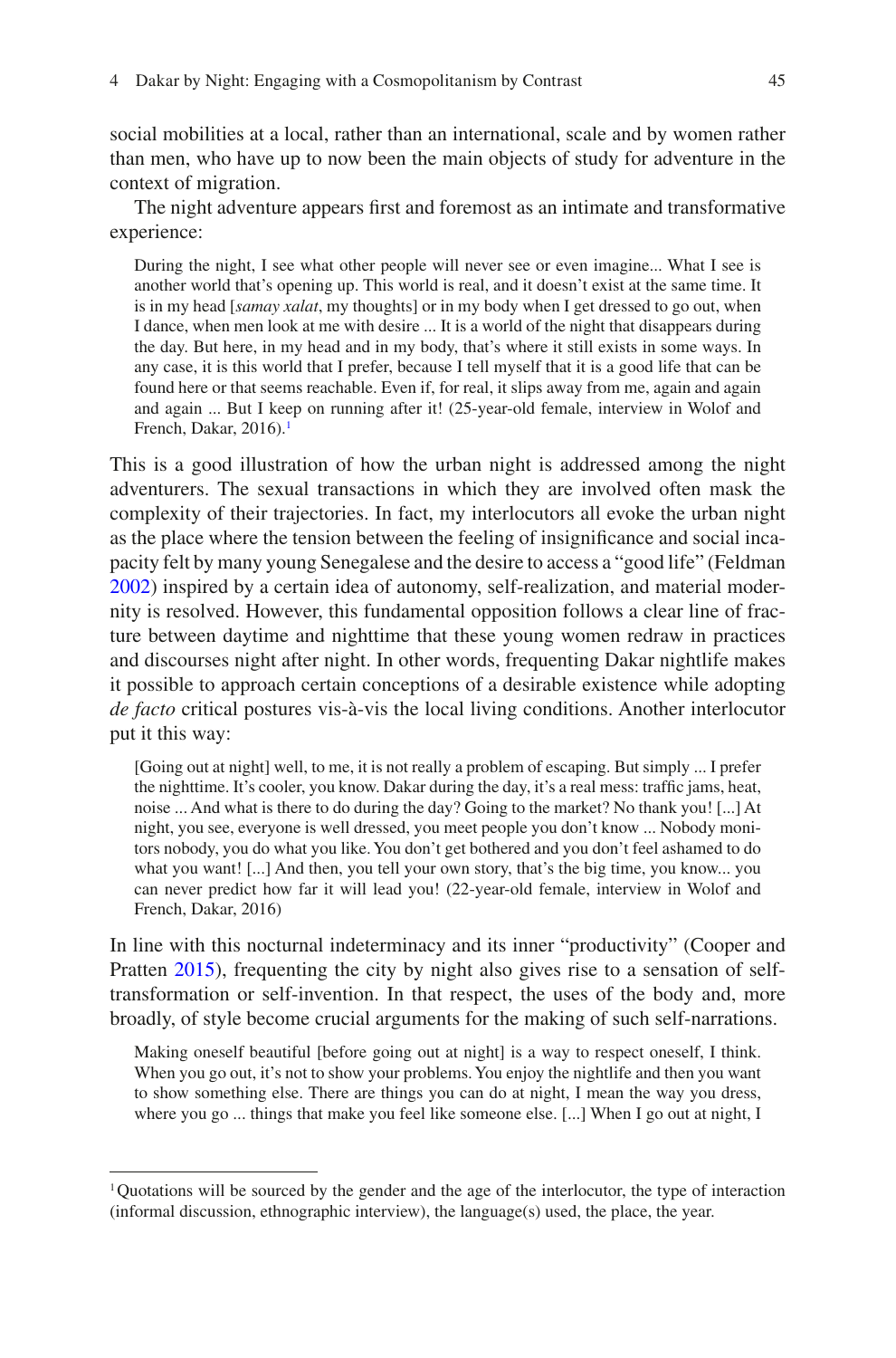want everyone to look at me, like: this girl, she has something, she really is someone... Not just "somebody," I mean. (24-year-old female, interview in Wolof and French, Dakar, 2004)

This work on appearance does more than support "fctitious upward mobility" (Mitchell [1996](#page-12-6) [1956], 18). It is also at the very basis of the making of a "stylistic space of cosmopolitanism" (Ferguson [1999](#page-12-7), 107) where references to a transnational blackness (Fouquet [2014b\)](#page-12-8) are highly pervasive:

Man, you should have seen that, I was on top, classy, really stylish! We went to *Le Dolce* [a Dakar night club], there were too many people there! Pam! I stepped in [imitating a model on a podium], there was that sound of Rihanna that I like too much ... [...] I was wearing my pink Kangol cap ... *Teu teu teu*, do you know New York?! I made it the real American way, boy! (23-year-old female, informal discussion in Wolof, Dakar, 2007)

In this context, the particular attention night adventurers pay to appearance goes beyond seduction strategies or eroticization of the body. It can be understood as a way to affrm their social (though fragile) power and, more broadly, their presence in the world: not really from "here" but not actually "elsewhere," they are, rather, in a crafty, critical and stylized cosmopolitan "middle." This assertion could resonate with Michel Foucault's notion of "utopian bodies." Following Foucault, the makeup and dress codes are "operations by which the body is torn away from its proper space and projected into another space" [\(2009](#page-12-9), 16).

These feelings of being somewhere else and maybe being someone else are made possible and strengthened by participating in nightlife, not only synchronically but also diachronically, that is, when considering "night careers" (*carrières de la nuit*). I thus refer to a social and cultural (l)earning process – by defnition practical – that unfolds over the long term. The social skills and savoir-faire that these young women progressively acquire whilst attending the internationalized nocturnal milieus of Dakar allow them to pursue and enforce distinctive practices. This allows the young women to distance themselves from what they label as the "real prostitute/hooker" (*caga* in Wolof). In fact, the crucial factor in determining who is the "real hooker" is primarily based on judgments of ignorance, as mentioned by this interlocutor:

Personally, if I see a real *caga* [hooker], I tell myself that it's a girl who just knows nothing, a real ignorant! Here in Senegal, we say it goes like this: *bala ngay xam, xamadi rey la* [proverb: until you know, ignorance will kill you], it is a way to express that this thing, ignorance, is not good at all. You need to think a lot, you need to understand the situation to be very crafty, otherwise you're going to be the loser. (25-year-old female, interview in Wolof and French, Dakar, 2004)

More broadly, the problem is to distance themselves from what they see as the typical young Senegalese "who know nothing," are "not openminded enough" or even "under-developed" (*pas assez évolués*). These subaltern cosmopolitan experiences of the city thus appear, to borrow the terms of Deleuze and Guattari ([1975\)](#page-11-5), "immediately-political" (*immédiat-politique*), especially in how they display resistance or at least indocility toward local mainstreams and socially assigned positions.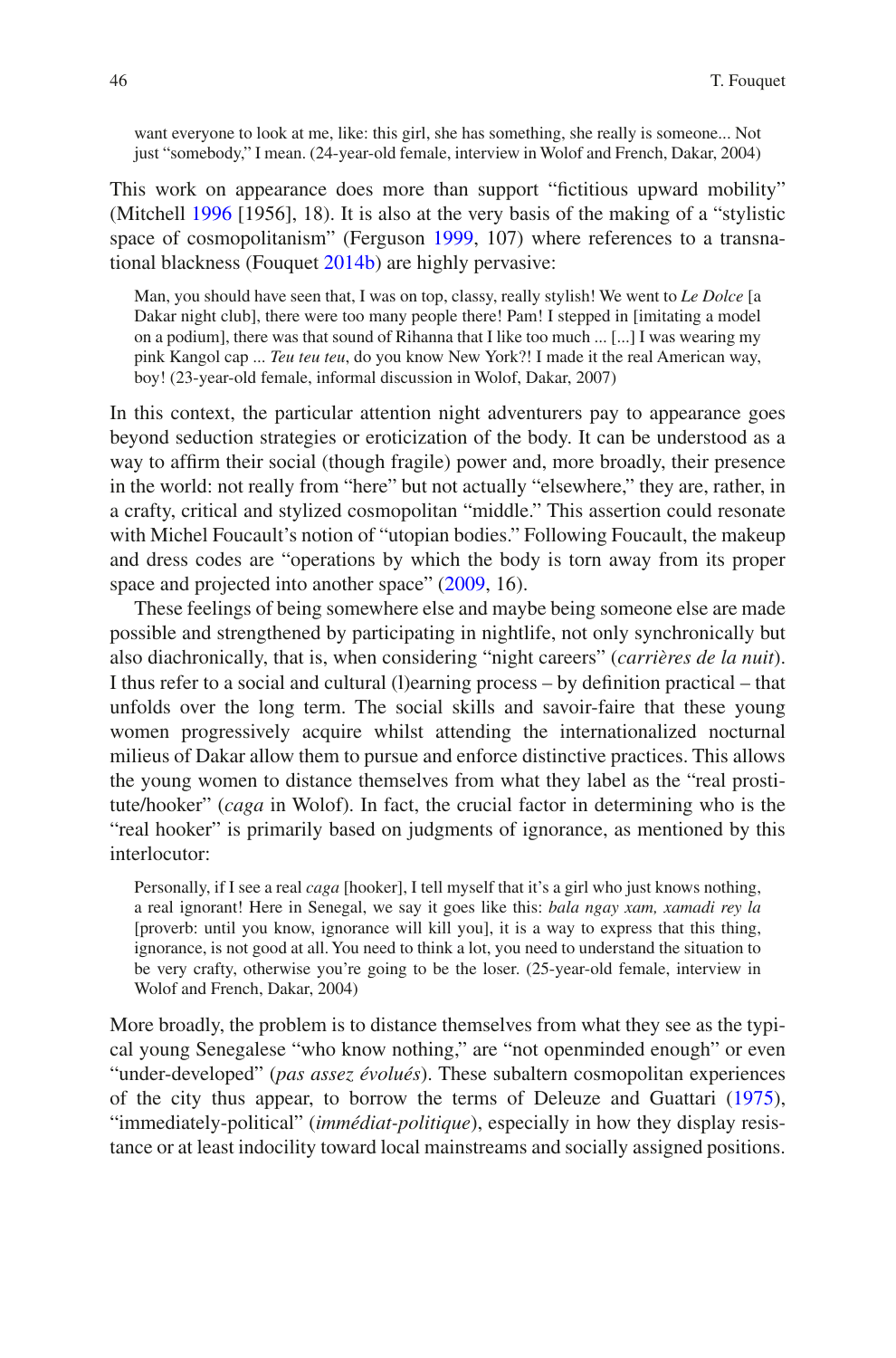### **4.3 Urban Night Cosmopolitics**

The social practices and self-narrations depicted above also have concrete translations in Dakar's nocturnal geography. They support a singular mode of being in town characterized mostly by movement. In fact, my interlocutors maintain that they want things to be in motion and, even more, "to go fast":

Well, to me, nightlife provides the opportunity not to be stuck in a slow life... I mean, here in Dakar things are so slowwwwly coming! If you look at most of Dakar girls, well, they stay at their father's house quietly and shyly... After that, they stay at their husband's house... If they happen to find a guy who can marry them, indeed...

And what will they have seen in their lifetime, aside from the house of Others??! Do they even know this town in which they are born and they grew up, except those interior domestic places I mean? You, you know Dakar far better than them! […] And are they living their own life, or the life of somebody else?! Personally, I want things to go fast, I want things that give me the feeling of moving forward! One day, if you happen to see me walking in the streets of NYC, baby, just don't be surprised! (26-year-old female, interview in Wolof and French, Dakar, 2015)

This quotation raises several issues. First, it is signifcant that past, present and future biographical times are critically related to urban references – near or faraway, closed or opened, actual or potential. These patterns testify not only to the entanglement of imaginaries of time and space in the production of urbanites but allow for the urban night to be considered a "potential space" (Fouquet [2017\)](#page-12-10). According to Donald W. Winnicott, this notion evokes an intermediate zone of experience situated between the inner life of the subject and the surrounding reality. This intermediate zone of experience centers on the question of creativity through which everyone interacts with their social, cultural and material environment by linking it to their intimate world. For Winnicott, creativity consists of a general posture towards existence, "a colouring of the whole attitude to external reality […] that makes the individual feel that life is worth living." He adds: "Contrasted with this is a relationship to external reality which is one of compliance: the world and its details being recognized but only as something to be ftted in with or demanding adaptation" ([2005](#page-12-11) [1971], 87). Investigating the urban night as a cosmopolitan "potential space" implies identifying some local spots that, nightly, take the shape and meaning of a "social elsewhere." The detailed and concrete observation of these very specifc "heterotopias" (Foucault [2009](#page-12-9)) – both urban and nocturnal, and admitting the wide range of issues and forms they condense in various local contexts – can richly contribute to the debate on cosmopolitanism and its "empirical [urban] turn".

The issue of "slowness" in the quotation is also signifcant in how it refers, in a contrasting way, to the different rhythms of the city. According to most of my interlocutors, the nocturnal city is related to a certain idea of social velocity and cultural fertility. Daytime, on the other hand, is associated with collective inertia, a time of restriction. Such representations are widely shared by young people in West Africa who often contrast the rapid pace of globalization with the slowness of their own societies. If this is a common way of criticizing the alleged "backwardness" of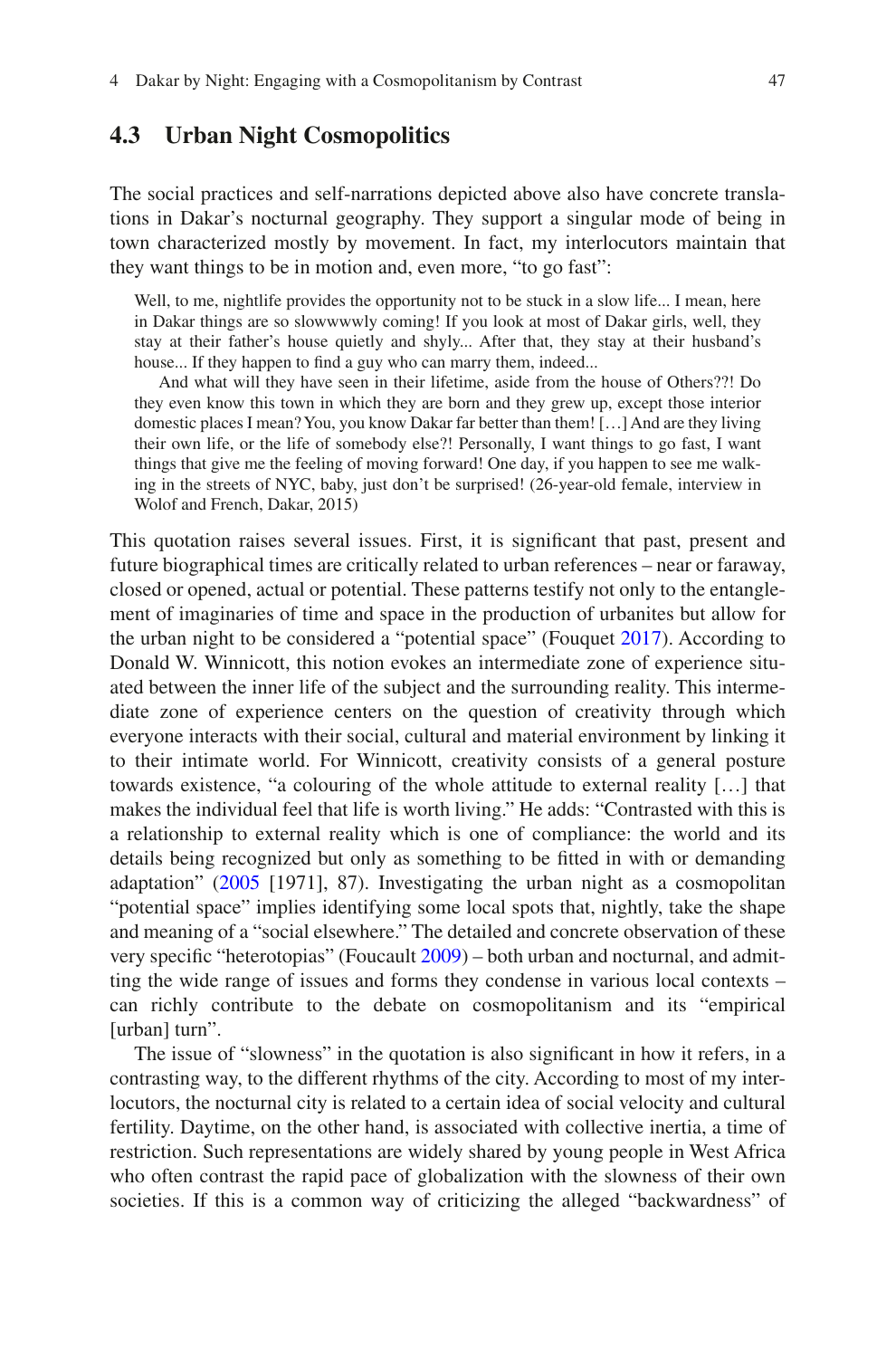Africa in the world system, the problem here is not to evaluate whether this "backwardness" is valid or not but rather to understand the "politics of contrasts" that such a valuation refects.

This clearly resonates with what I have observed in Dakar. Using a biographical approach, I have been able to gauge how much social mobility was at the core of "night careers." From the very stigmatized small bars up to the trendiest nightclubs, this upward mobility is underpinned by the "cosmopolitan skills" the young women gradually acquire whilst frequenting the internationalized milieus of the Dakar nightscape. What is interesting here is that performing such a cosmopolitan self is, in many respects, a way to challenge social and moral mainstreams that are seen as too "local" and "outdated." The assertion of global cultural abilities provides leverage for critical postures towards the local living conditions.

More broadly, night adventurers assert themselves as modern and cosmopolitan urban subjects by occupying unconventional places and times in the city. This is, paradoxically, how they gain the feeling of really being part of the city and of living an authentic urban experience, even if it is one *always already* linked to a desired elsewhere. For most of my interlocutors, going out nightly is a way of reaching a larger world – even by proxy. This is the case, in particular, with trendy, cosmopolitan nightclubs. As an interlocutor, Zeyna, once told me:

When I see the new nightclubs, I tell myself that Senegal is on its way to development. It is in those places that you really see the changes ... not when staying at home, I mean. You see everything that is new: the sounds, design, clothing, dance ... Everything. And then you feel that Senegal is up-to-date. It makes me proud, in a way. [...] In some places, I feel ... I don't know ... like I am a tourist visiting unknown places. [Laughter] You know, in Senegal, we have this proverb: "*Ku du toxu doo xam fu dëkk neexe*" [who never moves can't know where it's good to live] ... That means ... you must be curious in life, you must travel, whatever. (24-year-old female, interview in Wolof and French, Dakar, 2008)

All this occurs in a wider context of a large number of Senegalese youths expressing the desire to migrate. Traveling abroad is a crucial issue; migration appears as a major, if not unique, social lever of self-improvement for young Africans largely stuck in "waithood" (Honwana [2012](#page-12-12)). In this respect, we can also rely on Zygmunt Bauman's idea that "mobility climbs to the rank of the uppermost among the coveted values – and freedom to move, perpetually a scarce and unequally distributed commodity, fast becomes the main stratifying factor of our late-modern or postmodern times. [...] Being local in a globalized world is a sign of social deprivation and degradation" [\(1998](#page-11-6), 2). In line with this "culture of migration," so-called "subaltern" and "ordinary cosmopolitanisms" (Zeng [2014;](#page-12-13) Lamont and Aksartova [2002](#page-12-14)) in many African contexts can be viewed as describing the condition of non-mobile individuals – that is, those (the vast majority, in fact) who are incapable of traveling abroad despite intense desires to do so.

In this respect, the usages of the nocturnal city provide an image of a cosmopolitanism that unfolds both *temporarily* and *by contrast*, that is, relating in both cases to a time marker which underlies deep urban reconfgurations. This idea is to be understood in different and yet complementary ways. One might immediately refer to the contrasting temporalities of the city (alternating day and night time). But this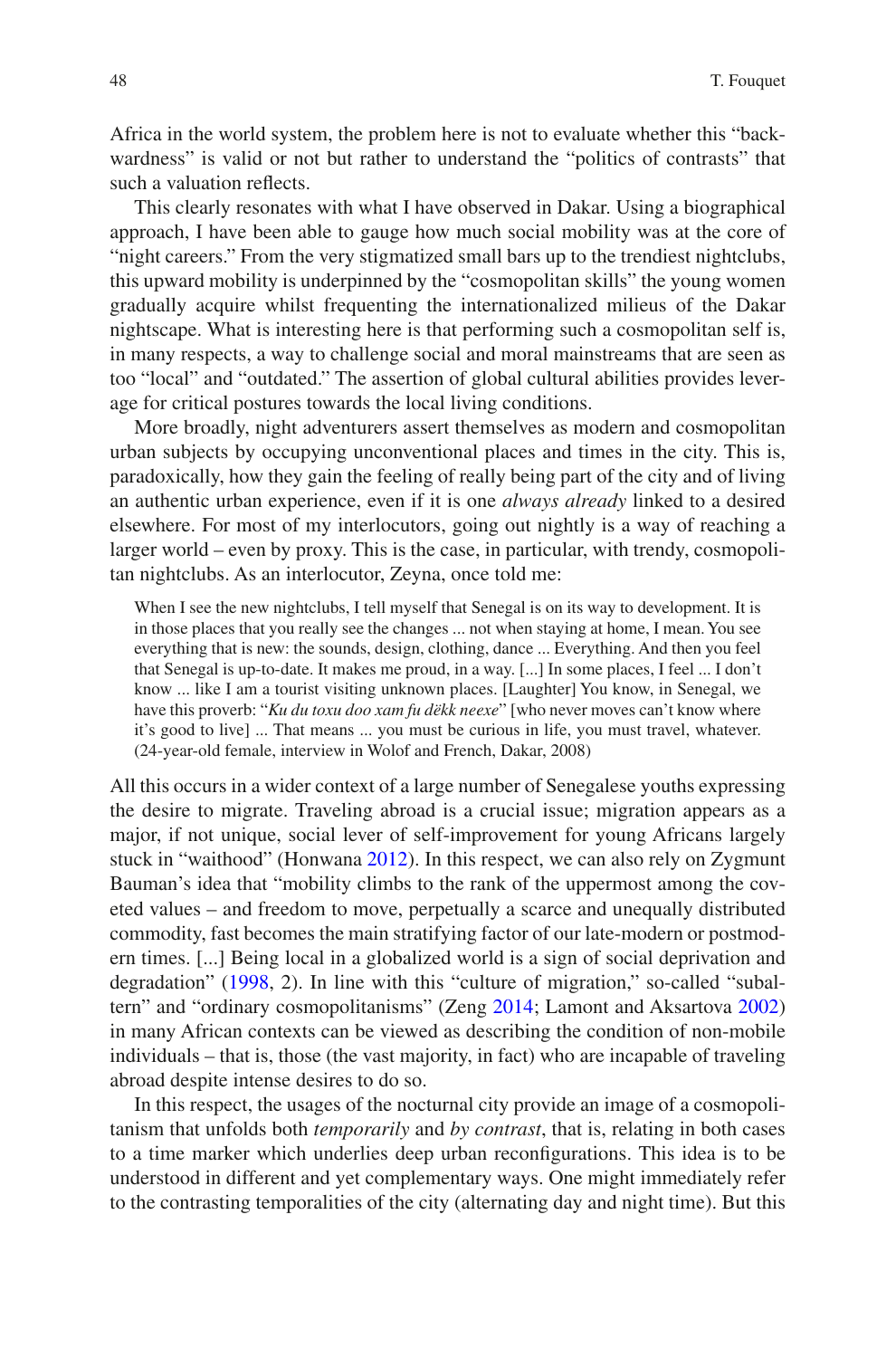somehow "natural" boundary articulates strong social, cultural and even political issues. Indeed, the urban night scenes bring together a mix of individuals from highly diverse social, economic, and geographical origins: local populations, migrants or visitors from other African countries, as well as Europeans, Asians, North-Americans and so on. In these places, moreover, gender barriers, while not disappearing, are reorganized. We can acknowledge that this temporary cosmopolitanism depends on urban nocturnal transformations and thus sets itself against the stricter social segmentation of the diurnal city. In other words, while the night lays a veil of globality and "cosmopolity" on the experiences of the city, it mirrors critical assessments toward the diurnal city and, by extension, against the local living conditions that are seen and often lived under a sensation of closure and hindrance. One thus gets a sense that the very idea of a cosmopolitanism *by contrast* is inherently political, or at least that it contains strong critical effects.

What may be described here in general terms as "grassroots cosmopolitics" (Fouquet [2018](#page-12-15)) raises the question of resistance and its infrapolitical lineaments. It seems quite obvious that the social trajectories of night adventurers are not, in the strictest sense, political. For sure, these young women do not seek to transform systemic local and global domination; they also do not display any kind of formal politicization. Yet this diffcult question raises several issues. The frst concerns the social judgments and moral denunciations that these female trajectories focus in Senegal. I would argue that these social and moral controversies have a cosmopolitical signifcance. The "night girls" are generally presented as emblematic of the disorders of modernity and, more precisely, embodiments of the culturally deleterious effects of globalization. The dominant social discourse in Senegal denounces these young women for being Westernized, thus suffering from some kind of inferiority complex – the "complex of the post-colonized." They are seen as shameful and pale copies of Westerners, allegedly made visible by "*fason Toubab*" ("behaving like a European/White person"). More generally, their attitudes, their manner of dressing and talking, the places they frequent and people they meet are brought out to argue that these "night girls" lack any kind of refexivity or critical understanding of the foreign cultural models they seem to adore. These social judgments claim that the "night girls" are caught in a cultural gap which is also a moral trap. These views rely on a certain historical understanding rooted in the colonial experience and in the nationalist meta-narratives emerging from the struggle for independence. As such, these narratives organize a prescriptive moral framework with regard to such contested terms as "Africanity" and "modernity."

I would argue that the night adventurers in Dakar are *de facto* involved in debates on modernity and Africanity. This is not to assert an essentialized "African" or "Senegalese modernity." Rather, I wish to emphasize the need to consider modernity, as well as cosmopolitanism, in the light of socially and materially rooted narratives. These terms should also be regarded as terrains of contestation: as repertoires through which one can take a distance from certain types of social assignments whilst asserting one's own version of what is or should be a good life, the best way to manage one's present and future. As it concerns my interlocutors in Dakar, the lack of power that they can rely on means that the use of their bodies, of seduction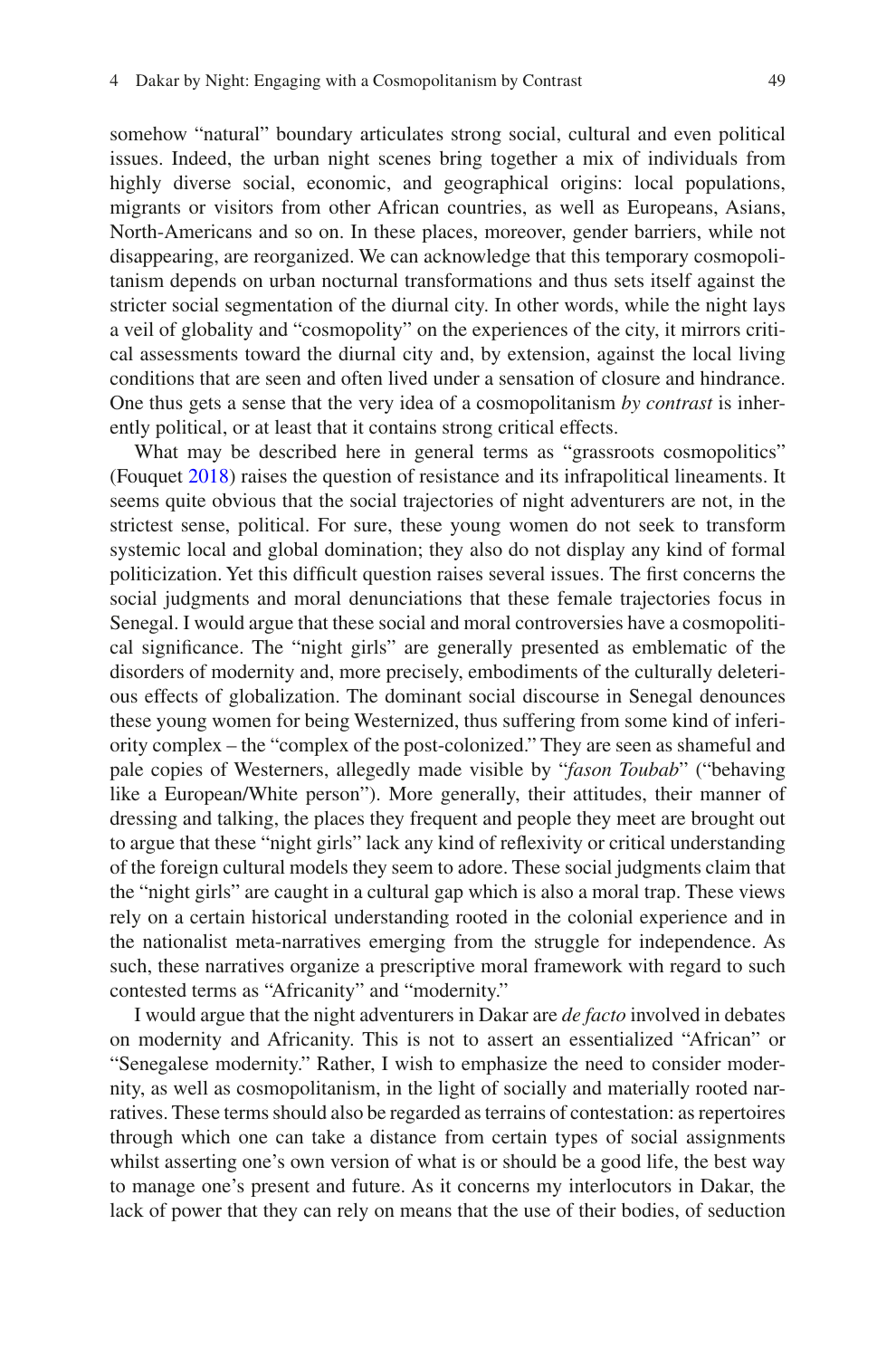and sexuality, as well as the ubiquitous concern with personal style, appear as conditions of possibility for repositioning themselves in power relations by mobilizing the arguments of cosmopolitanism in contrast to an allegedly "backward" local context. Once again, it is about "being cosmopolitan rather than…".

In this manner, these concrete experiences of cosmopolitanism delimitate frst and foremost a space of resistance and/or indocility. They thus cannot be confned to a simplistic diagnostic of shameful Westernization, mimicry, self-depreciation and so on. These are all clues to understanding how young women get involved in contradictory debates on modernity and Africanity and, in particular, how "style" is used far beyond the simple desire to be fashionable. This is another argument in favor of a cosmopolitical analysis of the urban night: it is constructed as a potential space, a time space where the dual register of the "real" and of the "possible" is, in some ways, redesigned. The "real," on the one hand, refers to the fniteness of what has actually happened. In turn, the "possible" situates this reality in a much broader horizon of past, present and future potentialities. This discussion is closely linked to Arjun Appadurai's proposition about the importance of the work of imagination: "lives today are as much acts of projection and imagination as they are enactments of known scripts or predictable outcomes" [\(1996](#page-11-7), 61).

We now can get to what can be considered the main feature of the nighttime: the fact that it participates in a strengthening of the role of imagination. It is, in a way, the work of the imagination is the real "*plus*", thus following Henri Bergson's [\(1938](#page-11-8)) analysis of the relationship between the "real and the possible".[2](#page-9-0) From this point of view, the fundamental virtue of the night is to bring along a regime of indeterminacy and unpredictability. This can be understood notably from a very intimate point of view as the sensory experience of the nocturnal is characterized by deep transformations in our ways of seeing, touching, smelling, feeling, etc. In fact, the nocturnal city, along with its specifc infrastructures and ambiances, reshapes our relationship to "reality." But nighttime also carries out a kind of social, moral and political indeterminacy, as the dominant norms are altered or at least reconfgured. And, on the whole, all of this situates the nocturnal experiments within the realm of the potential, whereas daytime is seen as something basically predictable.

Moreover, according to my interlocutors in Dakar, daytime reality is assimilated to a subtraction: it refers neither to what is actually happening nor to what is probably going to happen. In fact, reality is above and before all what seems to be preexcluded, or excluded a priori, from the realm of possibilities. In this respect, the construction of the urban night as a potential space refers to the idea of seeking an alternative mode of experimentation and personal achievement. The problem is surely not to infer an ability to totally avoid or eliminate constraints; rather, it is, in my mind, a matter of fnding a way to negotiate diffculties and dealing creatively with them. In this sense, night potentialities somehow challenge what is seen as

<span id="page-9-0"></span><sup>&</sup>lt;sup>2</sup>Bergson ([1938\)](#page-11-8) notably suggests that the possible is more than the real as it superimposes an act of the mind over the reality. In other words, the possible is the real "plus" an act of the mind ("une opération de la pensée").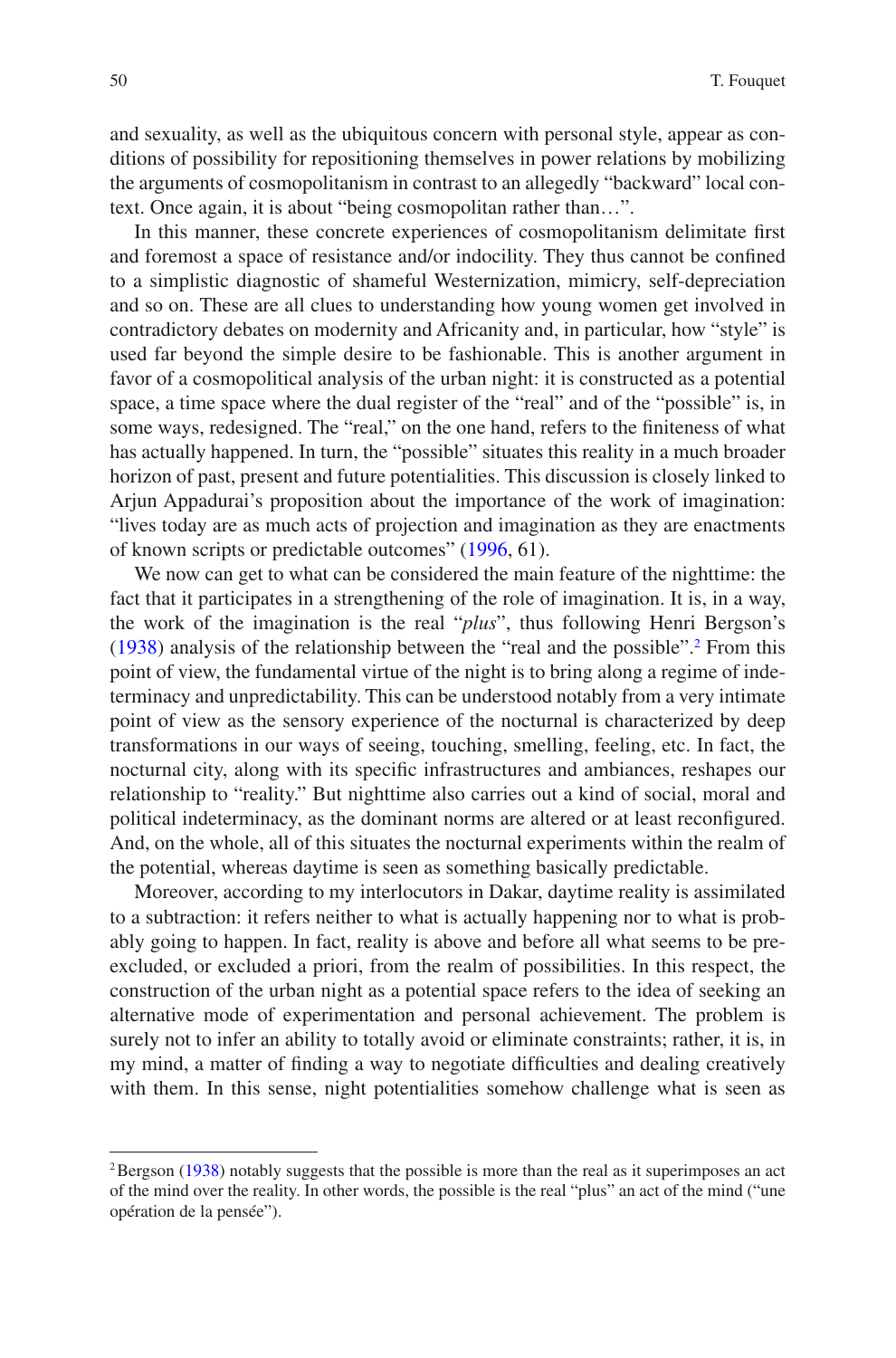daytime fniteness and predictability. Participation in nightlife thus appears as a way of negotiating uncertainty by exploring its "productivity" (Cooper and Pratten [2015\)](#page-11-4).

## **4.4 Conclusion: Cosmopolitanism as a Posture, the City as Accomplice**

It seems quite obvious that participating in (and composing) a cosmopolitan lifestyle has an economic and social cost that not everyone can afford. Hence, the problem must be considered upstream, according to the meaning ascribed to the notion of cosmopolitanism itself. If we consider it primarily as a *condition*, according to some criteria viewed as representative of a kind of minimum program (global mobility, possession of certain property/wealth and access to certain social spheres), then it remains largely exclusive. Cosmopolitanism points, broadly, to a small elite, remaining inseparable from the possession of capital, not only economical but also cultural and social.

But on the other hand, if we look at cosmopolitanism as a *posture*, the question becomes at once more complex, less clear-cut, but perhaps more heuristic. By cosmopolitan as a posture, I mean a way of being in the world and in society, a way to formulate aspirations and to express commitment to certain images and ideas of the good life, success and prestige. This is a way to defne the value of things and individuals, to prioritize some ways of being and behaving. In this respect, the question arises as to which "jury" evaluates one's cosmopolitan credibility and social value. In line with some analyses presented in this chapter, it should be emphasized that the value (whether that of an object or an individual) does not exist in itself but is always negotiated in and through relationships: there are only *politics* of value (Appadurai [1986\)](#page-11-9). On an ethnographic level, there is still room for studies on the tricks deployed by "subordinates" to capture "the exteriority upon which the dominant base their power" (Bayart [1999](#page-11-10)), and on the alternative ways "subordinates" assert their membership in "world society" (Ferguson [2002\)](#page-12-16) as actors, rather than powerless spectators. Indeed, one can well imagine that an individual may not be socially recognized or identifed as "cosmopolitan" (due to not possessing both the material and symbolical arguments that constitute such a "condition") but still conceive him or herself as such, organizing his or her according to what is perceived as modern and cosmopolitan. The consequences induced by these self-identifcations are by no means negligible, and there is no reason why we should not grant them real attention insofar as they mirror the desires of individuals and underlie specifc processes of subjectivation. In any case, these cosmopolitan aspirants, or "wannabes," can be regarded as an integral part of the current discussions on cosmopolitanism. At this point, it is of interest to remember what Georg Simmel said about the "fashionable person" and put in its place the "cosmopolitan individual":

The *cosmopolitan individual* [fashionable person] is regarded with mingled feelings of approval and envy; we envy him as an individual but approve of him as a member of a set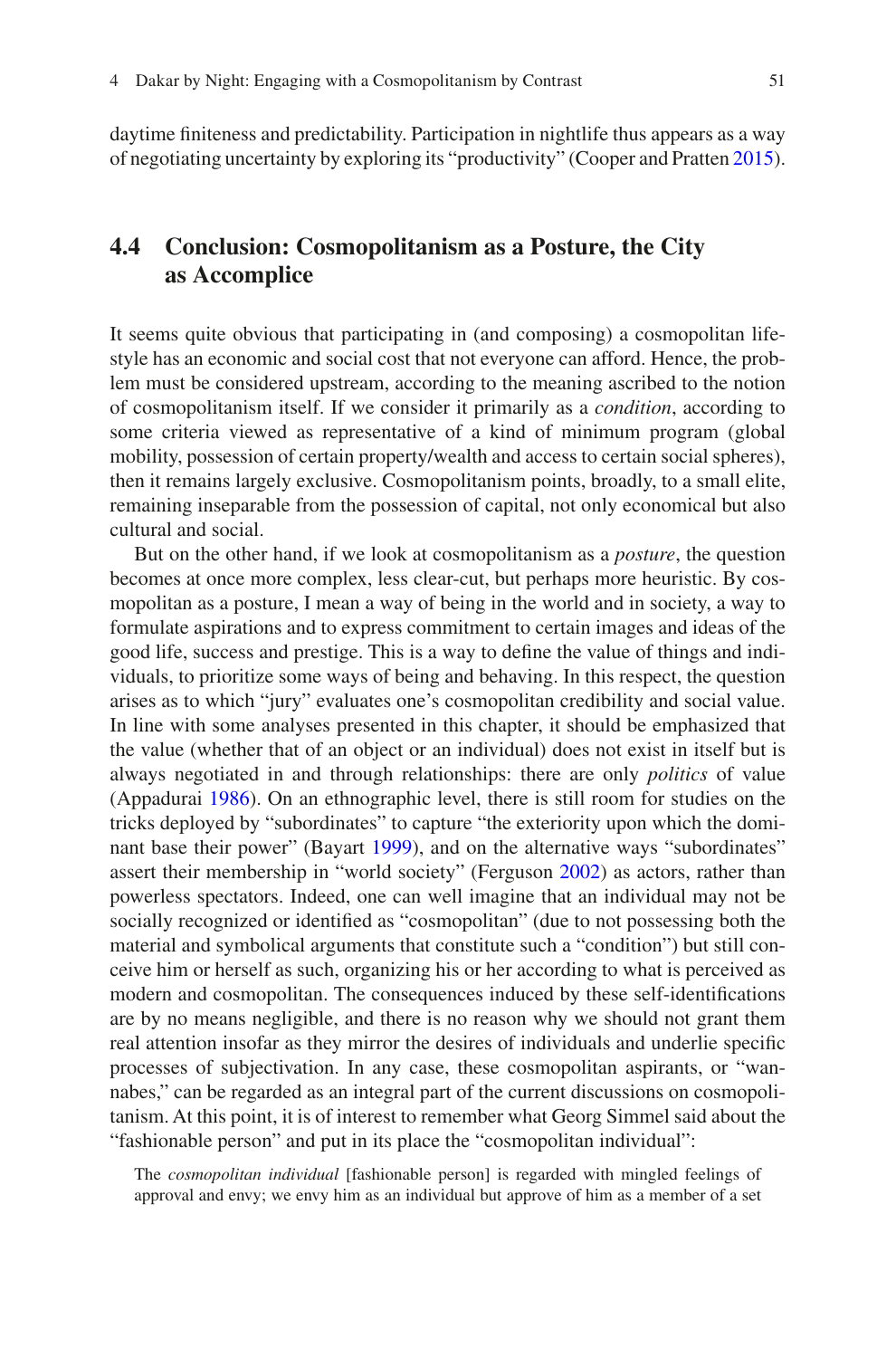or group. Yet even this envy has a peculiar coloring. There is a shade of envy which includes a species of ideal participation in the envied object itself. […] The moment we envy an object or a person, we are no longer absolutely excluded from it. (Simmel [1989](#page-12-17) [1904], 133)

Following this idea of envy as an ideational or embryonic expression of ownership and belonging, it can be argued that the paradigm of "lèche vitrine" – the frustrated spectator who is unable to go through the mirror or to acquire what she or he longs – supports a fundamentally simplistic interpretation of the "arts of being global" (Ong and Roy [2011](#page-12-18)) of African youth. Of course, individual expressions or postures that assert themselves as cosmopolitan are not all identical to "the" cosmopolitanism that serves as a title of nobility for transnationalized elites. This does not invalidate these individual expressions or postures but rather is an invitation to highlight the plurality and heterogeneity of cosmopolitanism as a feld of study.

It seems quite clear that the alternative social trajectories led by the "night adventurers" in Dakar constitute solid examples of crafty and fundamentally vitalized cosmopolitan experiences. These young women surely demonstrate an art of beingin-town that is at the same time an art of being-in-the-world, the body, the city and the imaginary as accomplices. Moreover, they encourage us to follow the (sometimes harsh) small and winding paths paved with the fctions of the self and the multiple opportunities the city offers, rather than the comfortable ballads suggested by the meta-narratives of modernity (Englund and Leach [2000\)](#page-11-11). The metropolis, and perhaps especially at night, is full of these small arteries that no map mentions.

#### **References**

- <span id="page-11-9"></span>Appadurai, A. (Ed.). (1986). *The social life of things: Commodities in cultural perspective*. Cambridge: Cambridge University Press.
- <span id="page-11-7"></span>Appadurai, A. (1996). *Modernity at large: Cultural dimensions of globalization*. Minneapolis: University of Minnesota Press.
- <span id="page-11-6"></span>Bauman, Z. (1998). *Globalization: The human consequences*. New York: Columbia University Press.
- <span id="page-11-10"></span>Bayart, J.-F. (1999). L'Afrique dans le monde: une histoire d'extraversion. *Critique internationale, 5*, 97–120.
- <span id="page-11-8"></span>Bergson, H. (1938). *La pensée et le mouvant*. Paris: PUF.
- <span id="page-11-2"></span>Bredeloup, S. 2014. *Migrations d'aventures. Terrains africains*. Paris: Éditions du Comité des Travaux Historiques et Scientifques.
- <span id="page-11-0"></span>Calhoun, C. (2002). The class consciousness of frequent travelers: Toward a critique of actually existing cosmopolitanism. *South Atlantic Quarterly, 101*(4), 869–897.
- <span id="page-11-4"></span>Cooper, E., & Pratten, D. (2015). *Ethnographies of uncertainty in Africa*. London: Palgrave Macmillan.
- <span id="page-11-5"></span>Delueze, G., & Guattari, F. (1975). *Kafka: pour une littérature mineure*. Paris: PUF.
- <span id="page-11-1"></span>Diouf, M. (2013). Les jeunes dakarois, la scène urbaine et le temps du monde à la fn du XXe siècle. In M. Diouf & R. Fredericks (Eds.), *Les arts de la citoyenneté au Sénégal* (pp. 49–91). Paris: Karthala.
- <span id="page-11-11"></span>Englund, H., & Leach, J. (2000). Ethnography and the meta-narratives of modernity. *Current Anthropology, 41*(2), 225–248.
- <span id="page-11-3"></span>Feldman, F. (2002). The good life: A defense of attitudinal hedonism. *Philosophy and Phenomenological Research, 65*(3), 604–628.